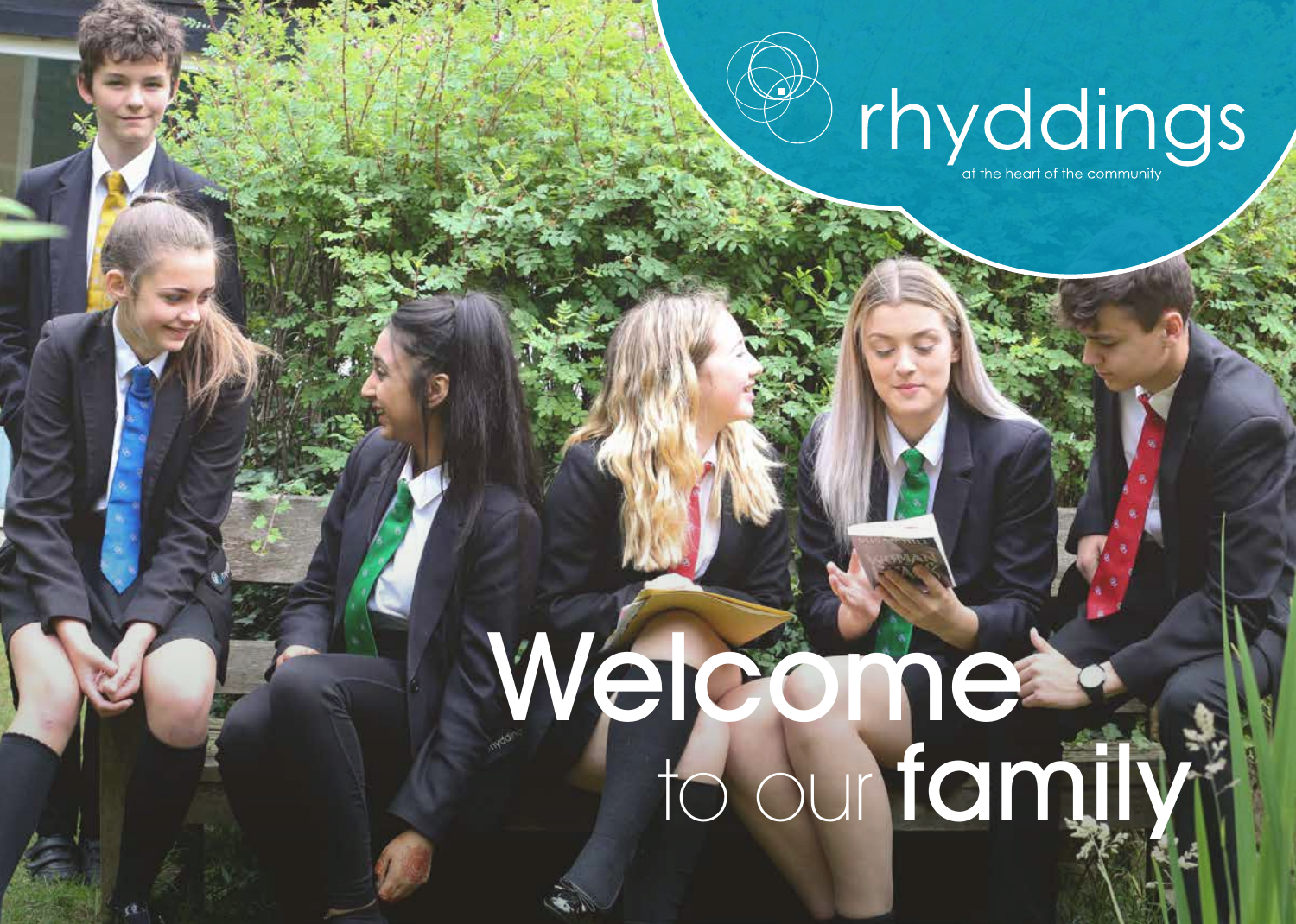Ofsted 2018

Pupils will be well prepared to move on to further and higher education, as well as training and employment.

**66** This exceptional support guides them effectively into the next phase of their education 99

Ofsted 2018

With a broad and balanced curriculum, a range of courses, and extra-curricular enrichment, all pupils will be able to develop academically; securing skills for the future.







**66** Leaders provide pupils with high-quality careers education and guidance 99

## Opportunity for All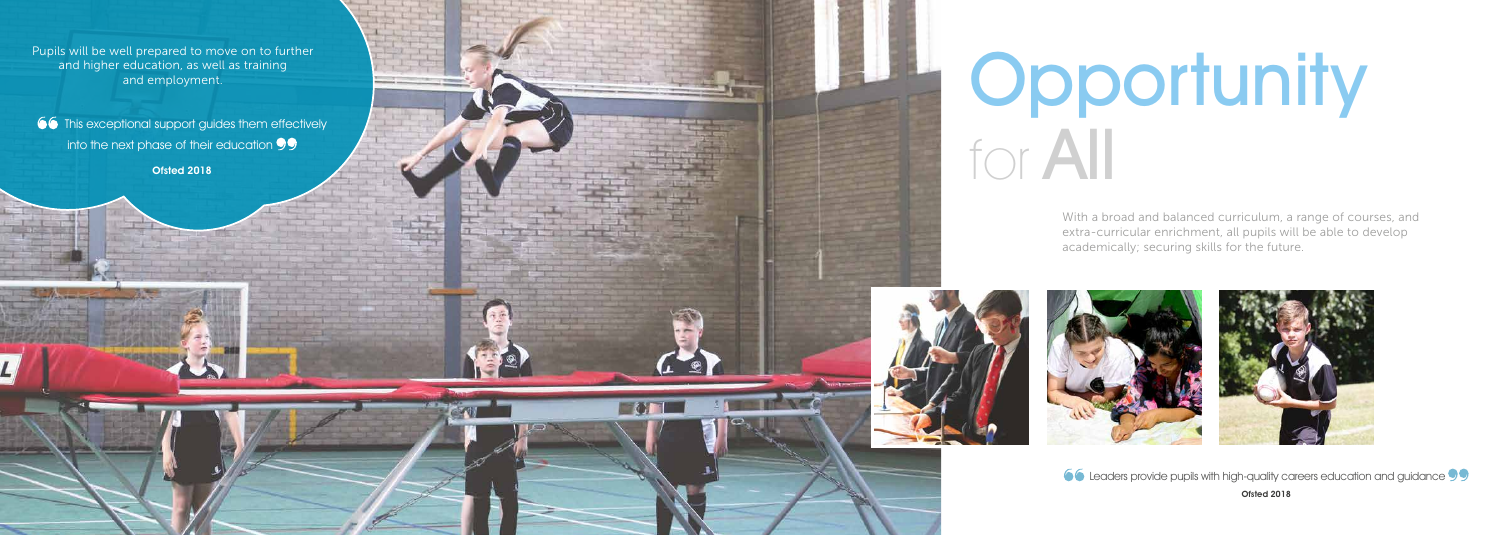Ofsted 2018

A school where we value every individual, where every pupil will be individually known to us: receiving the care, support and challenge to ensure that they thrive.



 $\overline{\bullet}\overline{\bullet}$  Staff are committed to caring for pupils  $\overline{\bullet}\overline{\bullet}$ 







### An Individual Experience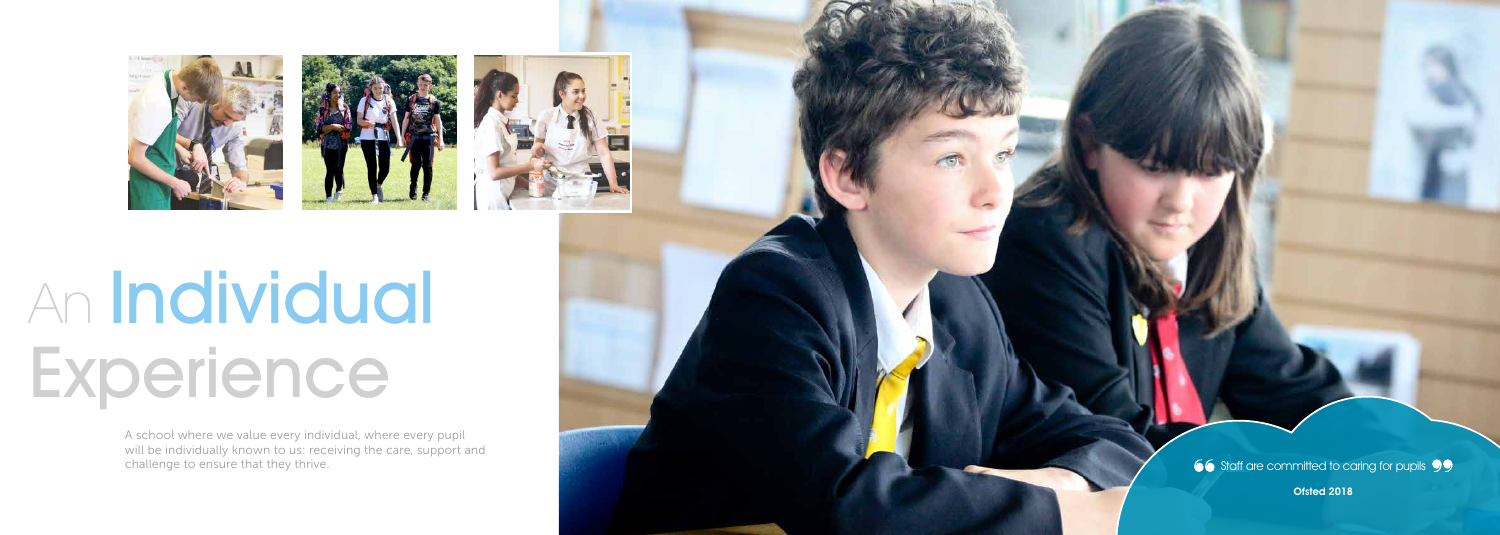#### Pastoral Care At Our Heart

66 There are strong and effective relationships between pupils and staff that support pupils during their learning 99

Ofsted 2018







Our Continent House system ensures all pupils have a sense of belonging and are part of our caring and nurturing culture.

The well-being of our pupils is our priority and our Pastoral care is our commitment to you.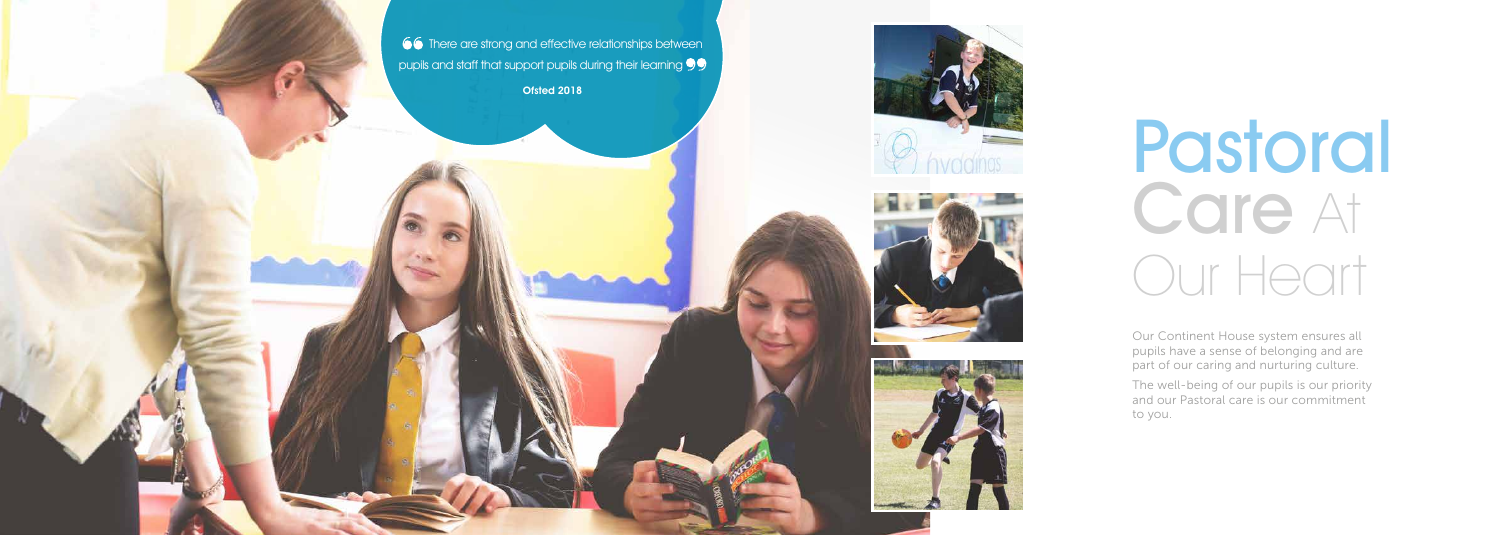We challenge our pupils to perform in all aspects of school and community life. Our high expectations lead to aspiration, ambition, and the very best outcomes for all of our pupils.

**CO** Rhyddings has provided my child with help and support throughout their studies. Teachers and staff at the school go out of their way to understand the best way in which a child can thrive socially, emotionally and academically

# Inspiring Our Community

Our school is committed to developing young people to become active citizens; caring, compassionate individuals who make a positive contribution to their own lives and those of others locally, regionally and beyond.

Volunteering, community projects and charitable work are features of life at Rhyddings for all to enjoy.

**66** Rhyddings has helped me to become a caring and compassionate student, not just within school but in my home life and across my community 99





### Support To Succeed

Year 11 Parent

Ofsted 2018

Trinity - Year 10 Pupil

66 There are a range of extra-curricular experiences that develop pupils' spiritual, moral, social and cultural awareness 99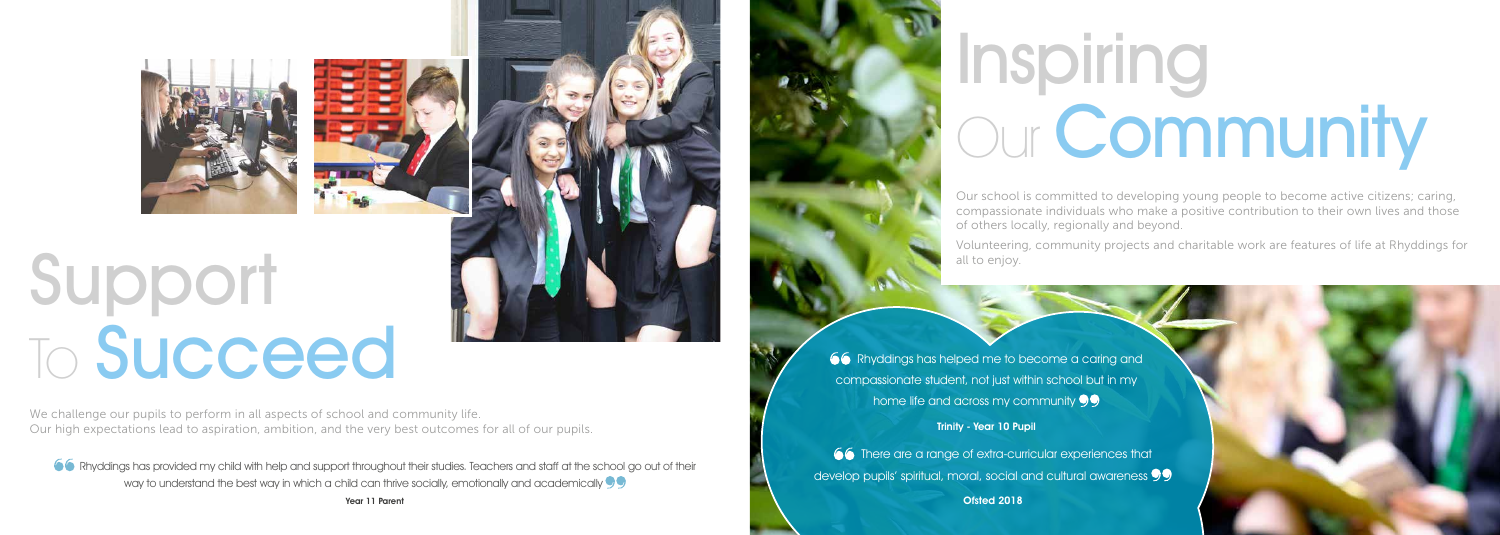**66** The overwhelming majority of pupils are friendly and polite 99

Ofsted 2018







This is where your child's journey starts and the passage to adult life is nurtured, fostered and developed. Rhyddings: where your child will flourish.

### Grow, Evolve Flourish